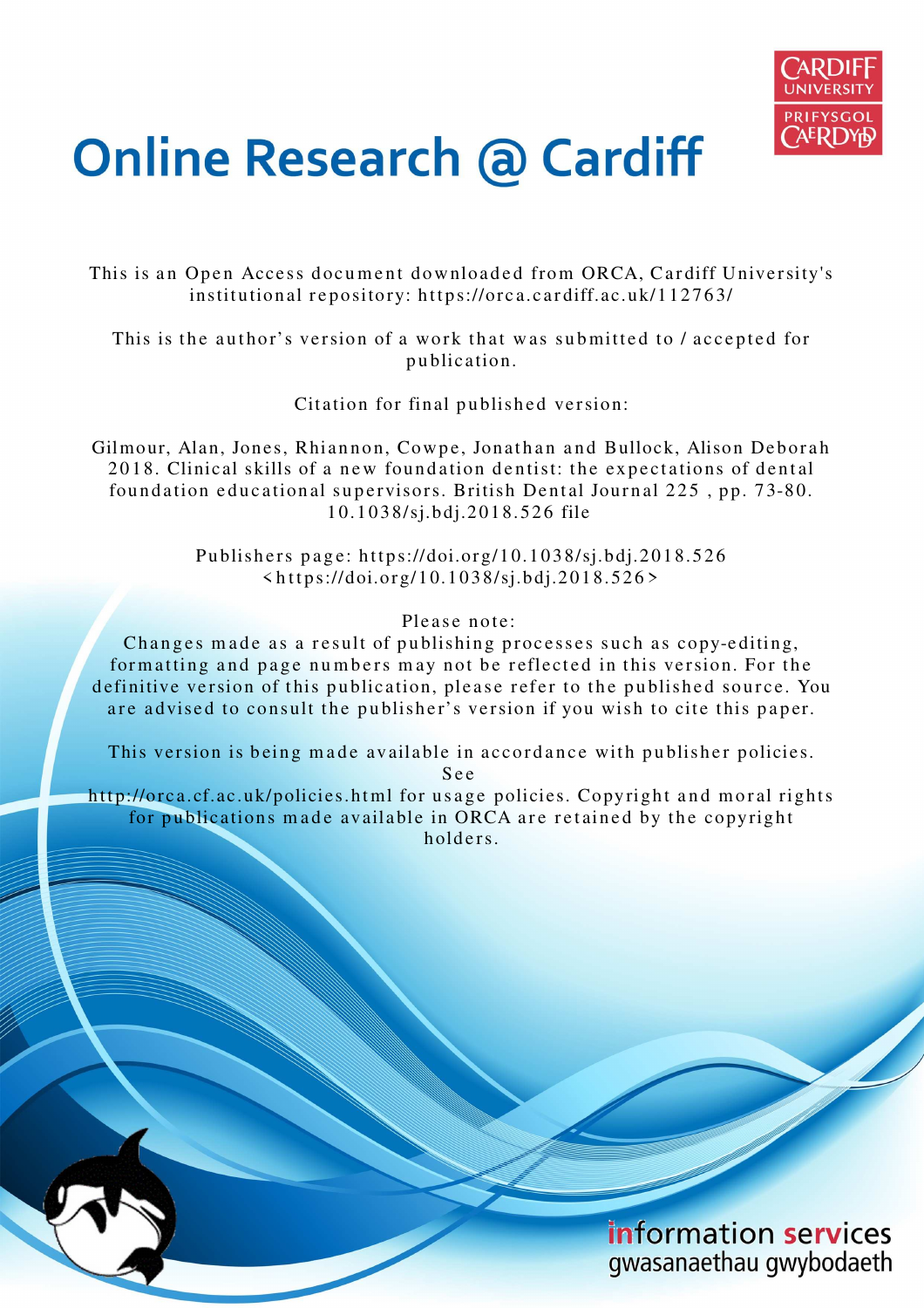# Clinical skills of a new foundation dentist: the expectations of dental foundation education supervisors

A. S. M. Gilmour,  $*$   $\mathsf{R}$ . J. Jones,  $\mathsf{1}$  J. G. Cowpe $\mathsf{1}$  and A. D. Bullock $\mathsf{2}$ 

#### **Key points**

Highlights clinical skills expected of a new graduate by dental foundation trainers (educational supervisors).

Ranks skills in relation to a new FD's expected ability based on educational supervisors' feedback.

Reviews and discusses expectations of clinical skills that may be difficult to achieve.

Encourages communication between those involved in UG and foundation training.

Aim To investigate dental foundation (DF) educational supervisors' (ES) expectations of the level of clinical ability expected of a foundation dentist (FD) on entry into foundation training. Method Following ethical approval, a pre-piloted online questionnaire was circulated to ESs across England and Northern Ireland ( $n = 959$ ), requiring respondents to rate their expectations of their FDs' ability at the beginning of the training year, in relation to undertaking 104 clinical skills. A fivepoint scale and descriptors were provided, ranging from 'on own with confidence' to 'unable to undertake'. Respondents were invited to comment further. Data were imported into IBM SPSS (v20) and descriptive analysis was undertaken. Expectations were assigned values and a mean, 'skill rank score' was generated for each skill. A ranking score closer to five indicated high expectation; closer to one indicated low expectation. Results A total of 510 (53%) questionnaires were completed. The study highlighted a range of expectations which were used to identify 'upper-level' (core) skills expected of a new FD. The majority of expectations were in line with UG curriculum guidance; however, certain skills were identified as having overly high expectations and these may need to be modified to align with current guidance. Conclusions Understanding the expectations ESs have of a new FD is useful for both dental schools and those involved in DF training. Findings add to the existing evidence base and should generate discussion for those within the education continuum to enhance the successful development of the FD.

#### **Introduction**

⊕

Upon completion of an undergraduate degree in dentistry in the UK, graduates should have achieved the General Dental Council's (GDC) 'outcomes for registration' in four domains; clinical, communication, professionalism and management and leadership.<sup>1,2</sup> This document and another titled Standards for education<sup>2</sup> provide the guidance for undergraduate

<sup>1</sup>Cardiff University, School of Dentistry, Heath Park, Cardiff, UK; <sup>2</sup>Cardiff Unit for Research and Evaluation in Medical and Dental Education (CUREMeDE), School of Social Science, Cardiff University, 12 Museum Place, Cardiff, CF10 3BG, UK \*Correspondence to: Alan Gilmour Email: gilmour@cardiff.ac.uk

Refereed Paper. Accepted 26 April 2018 DOI: 10.1038/sj.bdj.2018.526

education in the UK. All education providers (university dental schools) are inspected on this framework and are deemed 'sufficient' or 'insufficient' for registration purposes.

Contesting the quality of the new graduate's clinical ability and suggesting a decline in standards is a phenomenon that has been debated over the last two decades.<sup>3,4</sup> However, more recently the debate has been reignited with the publication of work such as that by Oxley et al.<sup>5</sup> which question the quality of undergraduate training, as over half the workplace supervisors in this study classified the overall standard of graduates entering dental foundation (DF) training as 'unsatisfactory'. It is therefore imperative that we have a greater understanding of the level of clinical ability that is expected by those undertaking the supervision of new dental graduates.

Research by Ali et al.<sup>6</sup> explored the concept of preparedness and the attributes that are required of the new graduate to characterise preparedness. However, work to date has not yet clarified the clinical skills that DF trainers expect from a new graduate. This work should provide the framework within which other opinions can be assessed in detail and real improvements made. Previous work such as that of Oxley et al.<sup>5</sup> either gave insufficient detail in their questioning to allow respondents to comment specifically or were personal subjective opinions.<sup>7</sup> An example in the Oxley et al. paper was a question relating to the clinical skills in crown and bridgework. This clearly covers a large area and respondents may have felt that some skills were in place, whilst others were not, so answered the question negatively.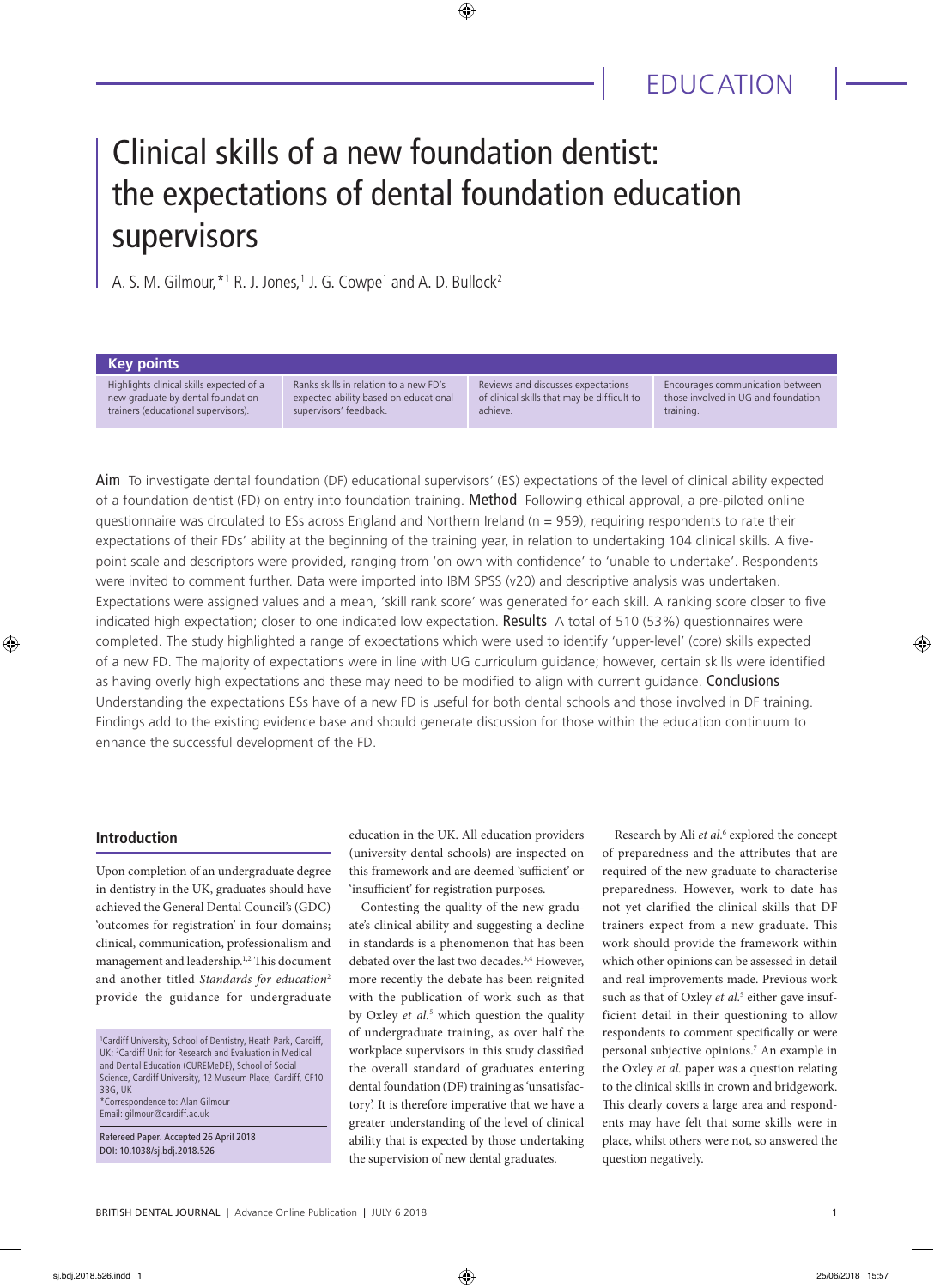#### **Aims and objectives**

The study was designed to investigate DF educational supervisors' (ES) expectations of a new dental graduate/foundation dentist (FD) in relation to specific clinical skills and to gauge the level of clinical ability expected of an FD by ESs in England and Northern Ireland. This article presents findings related to the expectations of clinical skills of a new graduate/FD – referred to from now on as FD – at the point of graduation; those related to nonclinical skills, in particular to communication and professionalism are reported elsewhere.<sup>8</sup>

#### **Materials and methods**

⊕

ESs (formerly known as trainers) who were active during the 2011 foundation training programmes in England and Northern Ireland (n = 959) were invited to participate in the study. The Defence Services and Scotland were not included as they use a different training and assessment process. This study was not extended to Wales as previous work in this area had already been undertaken. All DF training regions (at the time of the study known as postgraduate Deaneries in Wales and Northern Ireland [Deanery] and local education training boards [LETB] in England) consented to taking party in the study. An online questionnaire (using Bristol Online Survey) was circulated via the 12 LETBs/deaneries (as named at the time of the study) to all ESs towards the end of the training year. Reminder emails were distributed using the local DF training administrative support. Non-responders were unable to be followed up individually as completion of the survey was optional and anonymous.

Ethical approval was obtained from the Cardiff University, School of Postgraduate Medical and Dental Education Research Ethics Committee. The National Research Ethics Service (NRES) advised that the study fell under the classification of 'education evaluation, akin to service evaluation' and therefore did not require NHS REC review.

⊕

#### **The questionnaire**

ESs were asked to indicate their expectations of a 'new' FD (a new graduate) in relation to 104 clinical skills across ten clinical themes. These clinical themes were based on those in the 'clinical domain' section of the GDC 'outcomes for registration' and the DF curriculum documents.1,9 The 104 clinical skills were incorporated in the questionnaire under ten clinical areas. These included clinical skills that we felt were clearly expected of a new graduate, as well as more complex procedures which would not necessarily be expected without further postgraduate training.

For each clinical skill, ESs were given five response options to indicate the level to which they expected an FD to perform, ranging from 'on own with confidence' to 'unable to undertake'. The descriptors for each option are listed in Table 1, and were provided in the questionnaire. These reflected how an ES would view the extent of an FD's ability, namely their independence to complete the clinical exercise. At the end of each question, ESs were then invited to assess if their current FD had met their expectations by choosing one of three options, 'met', 'not met' or 'not observed'. Their experience of FDs is presented in a companion paper.<sup>10</sup>

#### **Analysis**

All data were imported into SPSS v18 (SPSS Inc., Chicago, IL, USA), and descriptive analysis was undertaken. To help analyse these data we ranked expectations by allocating a numerical value to each descriptor (as set out in Table 1) and taking the mean we produced a 'Skill Rank Score'. A ranking score closer to five indicated high expectation; closer to one indicated low expectation.

#### **Results**

Completed questionnaires were received from 510 ESs representing a 53.2% response rate. The FDs (2010–11) graduated from 15 different dental schools in the UK and the sample included 40 FDs who graduated from outside the UK. Response rate by LETB/deanery varied widely (from 29% to 96%). The great majority of ESs had been qualified for at least 11 years and had significant experience as practitioners. The extent of training experience, in terms of numbers of FDs, varied from one to more than ten.

#### **ESs' expectations of FDs' competence in performing specific clinical procedures**

The full list of clinical skills was ordered from highest to lowest expectations based on the 'Skill Rank Score' described earlier. The clinical skills list was then divided into three groups. Those skills with a ranking of four or above were considered to have 'upper-level' expectations; those skills where there was a variation in opinion, in the 'mid-level' (skill rank score between 2.7 to 3.9); and those skills below

| Table 1 Expectation options and descriptors and assigned values |                                                                                                                                                                                                                                                                                                                                                       |                             |  |  |  |  |  |  |
|-----------------------------------------------------------------|-------------------------------------------------------------------------------------------------------------------------------------------------------------------------------------------------------------------------------------------------------------------------------------------------------------------------------------------------------|-----------------------------|--|--|--|--|--|--|
| Assigning numerical values to expectations                      |                                                                                                                                                                                                                                                                                                                                                       |                             |  |  |  |  |  |  |
| <b>Expectation</b>                                              | <b>Descriptor</b>                                                                                                                                                                                                                                                                                                                                     | Value assigned<br>in coding |  |  |  |  |  |  |
| On own, with confidence                                         | The new graduate is able to undertake the treatment easily, quickly, and to a good standard without the<br>requirement of the trainer's advice or assistance.                                                                                                                                                                                         | 5.                          |  |  |  |  |  |  |
| On own with limited<br>confidence, slowly                       | The new graduate is able to undertake the treatment without the requirement of the trainer's advice or assistance.<br>They have a clear understanding about what they were required to do but the treatment was carried out slowly and<br>they may have had some difficulties during the clinical session. They were less confident of the procedure. | 4                           |  |  |  |  |  |  |
| On own, following advice                                        | The new graduate felt they needed to ask for advice relating to the proposed treatment before or during the clinical<br>session. However, following the trainer's advice, the new graduate was able to finish the treatment successfully on<br>his/her own.                                                                                           | 3                           |  |  |  |  |  |  |
| With difficulty, needs<br>assistance                            | The new graduate felt unclear about the treatment that was required and needed to ask for assistance, from the<br>trainer, during the procedure. The trainer's advice alone was not enough for the new graduate to undertake the<br>treatment on his/her own and they needed close assistance for some or all of the procedure to complete this work. | 2                           |  |  |  |  |  |  |
| Unable to undertake                                             | The new graduate felt they did not have the experience or knowledge to be able to complete the treatment on his/<br>her own. The trainer may need to undertake the procedure while the trainee observes or there may be a need to<br>refer the patient.                                                                                               |                             |  |  |  |  |  |  |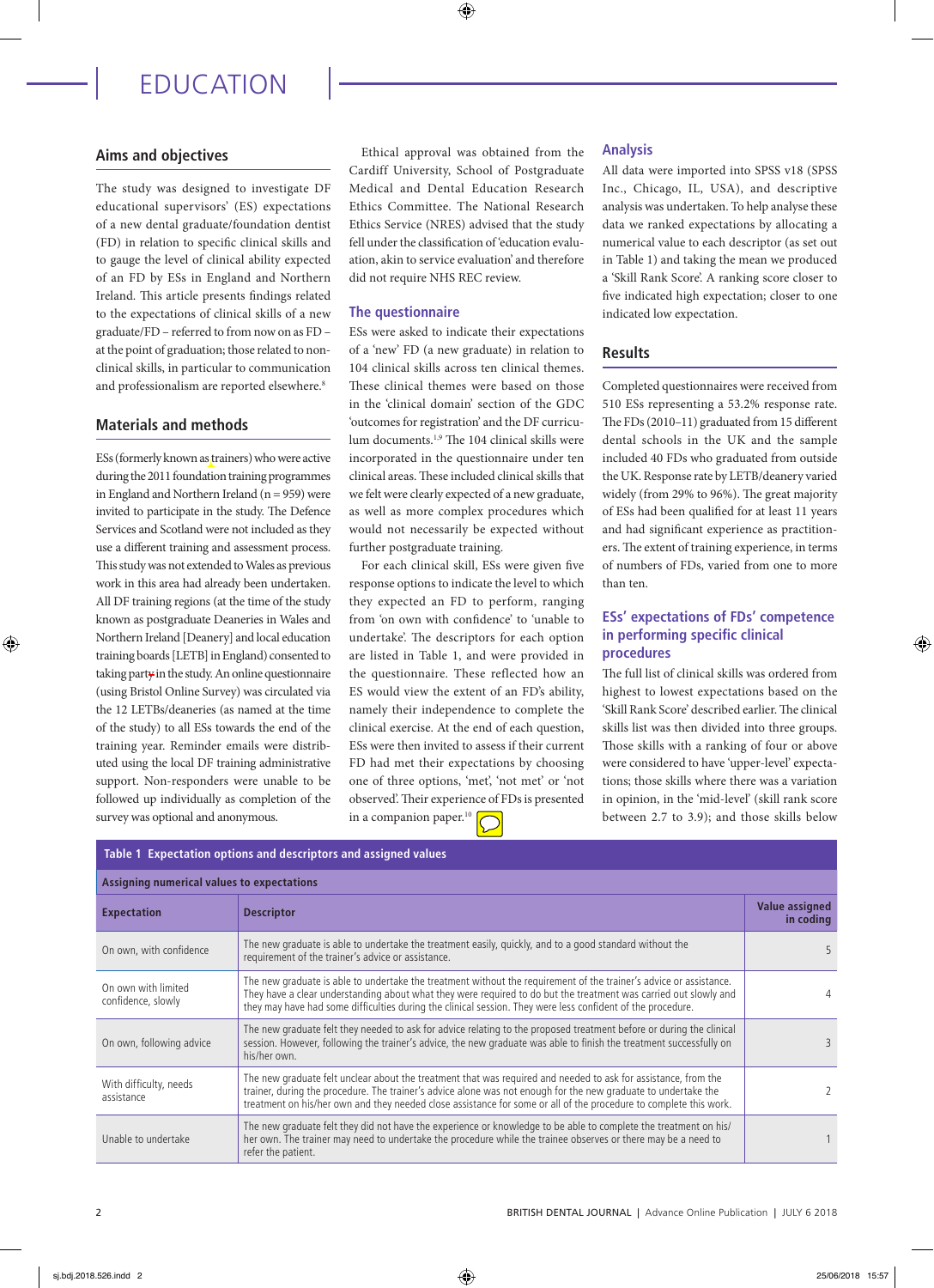| Table 2 Distribution of ranked expectation by clinical theme                                                                                                                                                                                                                   |                      |                |                    |         |                      |                                     |                |  |  |  |  |
|--------------------------------------------------------------------------------------------------------------------------------------------------------------------------------------------------------------------------------------------------------------------------------|----------------------|----------------|--------------------|---------|----------------------|-------------------------------------|----------------|--|--|--|--|
|                                                                                                                                                                                                                                                                                | 'Upper level' skills |                | 'Mid-level' skills |         | 'Lower level' skills | <b>Total number of</b><br>questions |                |  |  |  |  |
| <b>Clinical theme</b>                                                                                                                                                                                                                                                          | (Core?)              |                |                    |         | (Not core?)          |                                     |                |  |  |  |  |
|                                                                                                                                                                                                                                                                                | $\mathsf{n}$         | (%)            | $\mathsf{n}$       | (%)     | $\overline{ }$       | (% )                                | $\mathsf{n}$   |  |  |  |  |
| Treatment planning                                                                                                                                                                                                                                                             | 3                    | $-30$          | 7                  | $-70$   | $\overline{0}$       | $\overline{0}$                      | 10             |  |  |  |  |
| Plastic restorations                                                                                                                                                                                                                                                           | 6                    | $-86$          |                    | $-14$   | $\Omega$             | $\mathbf{0}$                        |                |  |  |  |  |
| Fixed prosthodontics                                                                                                                                                                                                                                                           | $\overline{0}$       | $\overline{0}$ | 11                 | $-79$   | 3                    | $-21$                               | 14             |  |  |  |  |
| Removable prosthodontics*                                                                                                                                                                                                                                                      | 3                    | $-43$          | 4                  | $-57$   | 0                    | 0                                   | $\overline{7}$ |  |  |  |  |
| Removable prosthodontics**                                                                                                                                                                                                                                                     | 1                    | $-25$          | 3                  | $-75$   | $\overline{0}$       | $\overline{0}$                      | $\overline{4}$ |  |  |  |  |
| Endodontics                                                                                                                                                                                                                                                                    | 4                    | $-36$          | 2                  | $-18$   | 5                    | $-46$                               | 11             |  |  |  |  |
| Periodontal therapy                                                                                                                                                                                                                                                            | 4                    | $-40$          |                    | $(-10)$ | 5                    | $-50$                               | 10             |  |  |  |  |
| Paediatric care                                                                                                                                                                                                                                                                | 8                    | $-57$          | 6                  | $-43$   | 0                    | 0                                   | 14             |  |  |  |  |
| Orthodontic treatment                                                                                                                                                                                                                                                          | $\overline{2}$       | $-33$          | 4                  | $-67$   | $\overline{0}$       | $\overline{0}$                      | 6              |  |  |  |  |
| Oral surgery                                                                                                                                                                                                                                                                   | 4                    | $-29$          | 7                  | $-50$   | 3                    | $-21$                               | 14             |  |  |  |  |
| Oral medicine                                                                                                                                                                                                                                                                  | 1                    | $-14$          | 6                  | $-86$   | $\overline{0}$       | $\overline{0}$                      | $\overline{7}$ |  |  |  |  |
| <b>Total</b>                                                                                                                                                                                                                                                                   | 36                   | $-35$          | 52                 | $-50$   | 16                   | $-15$                               | 104            |  |  |  |  |
| *Removable prosthodontic techniques with multiple stages<br>uction of complete or partial denture, relines or repairs; **One off removable prosthodontic procedures such as design of a<br>نتلا <mark>لا</mark><br>partial denture, communication with lab and quality control |                      |                |                    |         |                      |                                     |                |  |  |  |  |

⊕

were considered to have 'lower-level' (skill rank score between 1.1 to 2.4) expectations. It is important to note that there were no clearly defined cut off points provided by the data. Therefore, some clinical skills that are listed as 'mid-level' skills may well be considered as 'upper-level' by a significant number of ESs. This is discussed in more detail later.

⊕

Table 2 lists the number of clinical skills by clinical theme identified as upper, mid or lower level expectations and illustrates the distribution of these skills based on ESs' expectations. The two clinical themes that had the highest level of expectations and were considered as 'upperlevel' skills were those skills relating to plastic restorations ( $n = 6$ ; 86%) and paediatric care (n = 8; 57%). ESs considered seven out of the ten skills within the treatment planning theme to be in the 'mid-level', with the remaining three skills considered as 'upper-level'. Fixed prosthodontic skills were defined as having 'mid-level' expectations (n = 11; 79%). The majority of ESs identified endodontics ( $n = 5$ ; 46%) and periodontal therapy ( $n = 5$ ; 50%) with 'lower level' expectations. Table 2 provides an insight into what ESs considered to be the most important clinical skills that dental students should possess upon graduation. However, it was evident that there were a range of expectations (as reflected in Table 3) across the ten clinical themes. As some clinical themes included skills that that fell into the 'upper-level' of expectations, we judged it important to examine the data at an individual skill level.

We first report on those skills over which ESs had the highest level of expectations. Expectations ranged across the clinical themes with the exception of fixed prosthodontics where ESs' expectations indicated that none of these skills were considered as 'upper-level'. Oral medicine and removable prosthodontics also had lower expectations with only one skill classified in the 'upper-level' category. ESs' expectations of the remaining clinical skills were all considered to be 'mid-level'.

Of the 104 listed clinical skills, 36 were clearly identified as attracting 'upper-level' expectations from ESs. These are listed in Table 3. The 'Skill Rank Score' would suggest that these clinical skills are 'core'. This 'upperlevel' or core group consists of basic preventive advice, including oral cancer risk and advice, simple treatment planning along with undertaking all plastic restorations in adult and deciduous teeth. In relation to the pulp, management of pulp exposure, periapical disease and primary endodontic treatment of teeth as far back as the premolars, are skills seen in this 'upper level'. In addition, the effective use of local anaesthetic injections, simple extractions and simple acrylic dentures are included in the 'upper-level'. In the younger patient, behavioural management and effective diagnosis of the orthodontic status are also included at this level.

The skills identified as 'mid-level' (Table 4) are those where a higher proportion of ESs (but not all) did not feel that an ability to undertake these skills 'on own' was required on graduation. A significant proportion of ESs felt that the construction of complete dentures (Skill Rank Score 3.8) would require at least 'advice'  $(20\%; n = 101)$  of the ESs, if not 'assistance' (10%;  $n = 51$ ) for a new graduate whilst over 40% ( $n = 214$ ) of ESs felt this was also the case with the 'restoration of a large broken down tooth' (Skill Rank Score 3.7). Over 40% of ESs felt the same regarding the construction of crowns including those in the anterior part of the mouth (anterior metal ceramic/ceramic crown [Skill Rank Score 3.6], metal ceramic/ ceramic crown on a premolar tooth [Skill Rank Score 3.6], metal ceramic/ceramic crown on a molar tooth [Skill Rank Score 3.5]). Eighteen percent ( $n = 93$ ) of ESs did not expect a new graduate to manage suturing without at least some assistance. In addition, over  $17\%$  (n = 87) of ESs expected that an FD would need some assistance with molar endodontic procedures, whilst a further  $24\%$  (n = 124) indicated that they expected some advice would be required.

When providing a chrome cobalt partial denture over 57% ( $n = 291$ ) of ESs expected that

sj.bdj.2018.526.indd 3 25/06/2018 15:57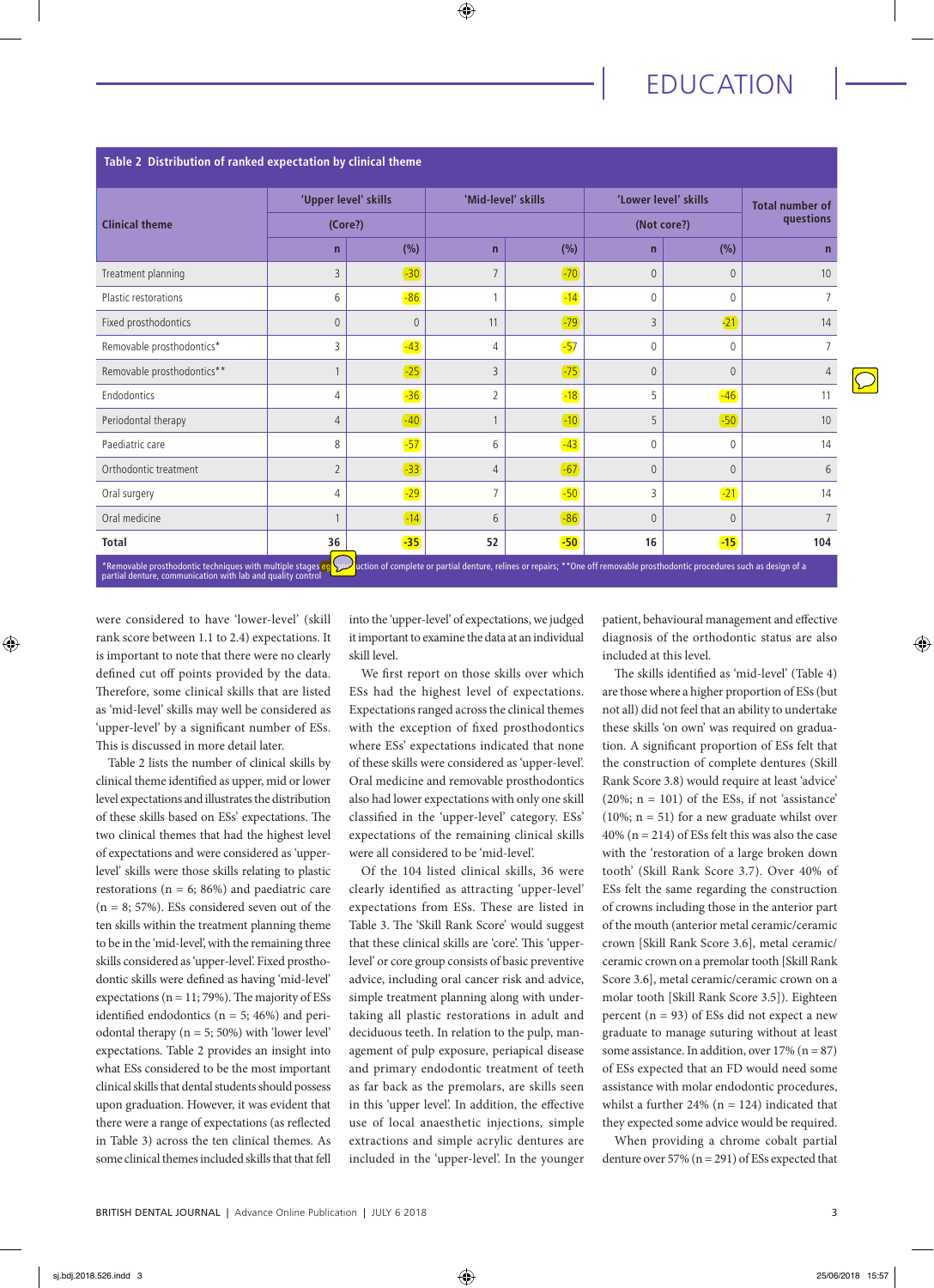$\perp$ 

 $\bigoplus$ 

 $\frac{1}{2}$ 

|                                               | Table 3 Clinical skills identified with 'upper level' expectations (cont. on page 5) |                                                                                                             |                             |                                       |                                                      |                                  |                                                  |                                       |                               |  |
|-----------------------------------------------|--------------------------------------------------------------------------------------|-------------------------------------------------------------------------------------------------------------|-----------------------------|---------------------------------------|------------------------------------------------------|----------------------------------|--------------------------------------------------|---------------------------------------|-------------------------------|--|
| <b>Skills</b><br>(upper<br>level)<br>$n = 36$ | QN°                                                                                  | Clinical skills - upper level<br>expectations                                                               | <b>Clinical theme</b>       | On own,<br>with<br>confidence<br>$\%$ | On own<br>with<br>limited<br>confidence,<br>slowly % | On own,<br>following<br>advice % | With<br>difficulty<br>needina<br>assistance<br>% | <b>Unable to</b><br>undertake<br>$\%$ | <b>Skill</b><br>rank<br>score |  |
| 1                                             | 54                                                                                   | Give effective oral hygiene advice                                                                          | Periodontal therapy         | 91.6                                  | 8                                                    | 0.4                              | $\Omega$                                         | $\overline{0}$                        | 4.9                           |  |
| 2                                             | 11                                                                                   | Restore single surface (occlusal)<br>amalgam or composite                                                   | Plastic restorations        | 86.9                                  | 12.4                                                 | 0.8                              | $\Omega$                                         | 0                                     | 4.9                           |  |
| 3                                             | 67                                                                                   | Provide effective diet and oral<br>hygiene advice to parents/guardians<br>and children                      | Paediatric care             | 79.8                                  | 18.4                                                 | 1.6                              | 0.2                                              | $\overline{0}$                        | 4.8                           |  |
| 4                                             | 84                                                                                   | Perform effective local anaesthetic<br>procedures                                                           | Oral surgery                | 77.6                                  | 21                                                   | 1.4                              | $\mathbf{0}$                                     | 0                                     | 4.8                           |  |
| 5                                             | 15                                                                                   | Restore Cl V cavity with plastic<br>restoration                                                             | Plastic restorations        | 74.7                                  | 22.5                                                 | 2.7                              | $\overline{0}$                                   | $\overline{0}$                        | 4.7                           |  |
| 6                                             | 69                                                                                   | Effectively undertake fissure sealant<br>procedures                                                         | Paediatric care             | 73.7                                  | 24.3                                                 | $\overline{2}$                   | $\mathbf{0}$                                     | 0                                     | 4.7                           |  |
| $\left( 7\right)$                             | (12)                                                                                 | Restore 2 surface (MO) amalgam or<br>composite                                                              | <b>Plastic restorations</b> | 69.6                                  | 28.8                                                 | (1.4)                            | $\overline{0.2}$                                 | $\overline{0}$                        | (4.7)                         |  |
|                                               | 57                                                                                   | Undertake simple non-surgical<br>scaling and root surface<br>debridement                                    | Periodontal therapy         | 70                                    | 26.7                                                 | 3.1                              | 0.2                                              | $\overline{0}$                        | 4.7                           |  |
| $\vert 9 \vert$                               | $\left(1\right)$                                                                     | Dentate minimal dental disease                                                                              | <b>Treatment planning</b>   | 66.9                                  | 29                                                   | 3.9                              | 0.2                                              | $\boxed{0}$                           | $\overline{4.6}$              |  |
| 10                                            | 55                                                                                   | Make an accurate diagnosis of the<br>periodontal condition                                                  | Periodontal therapy         | 65.7                                  | 30.2                                                 | 3.9                              | 0.2                                              | $\overline{0}$                        | 4.6                           |  |
| (11)                                          | 68                                                                                   | Provide effective caries prevention<br>measures such as fluoride<br>supplements                             | Paediatric care             | 67.3                                  | 25.7                                                 | 6.7                              | 0.4                                              | $\overline{0}$                        | 4.6                           |  |
| 12                                            | 16                                                                                   | Restore a Cl III composite                                                                                  | Plastic restorations        | 59.6                                  | 36.7                                                 | 3.5                              | 0.2                                              | $\overline{\mathbf{0}}$               | 4.6                           |  |
| (13)                                          | $\sqrt{13}$                                                                          | Restore 3 surface (MOD) amalgam<br>or composite                                                             | <b>Plastic restorations</b> | 57.8                                  | 37.6                                                 | 3.7                              | $\boxed{0.8}$                                    | $\overline{0}$                        | 4.5                           |  |
| 14                                            | 70                                                                                   | Undertake simple restorations in<br>permanent teeth in children                                             | Paediatric care             | 55.5                                  | 41.6                                                 | 2.7                              | 0.2                                              | $\overline{0}$                        | 4.5                           |  |
| 15                                            | 89                                                                                   | Diagnose and manage pericoronitis                                                                           | Oral surgery                | 61.8                                  | 29.2                                                 | 8.4                              | 0.6                                              | $\overline{0}$                        | 4.5                           |  |
| 16                                            |                                                                                      | Identify oral cancer risk factors from<br>104 the history and examination and<br>provide appropriate advice | Oral medicine               | 60.2                                  | 31                                                   | 5.7                              | 2.9                                              | 0.2                                   | 4.5                           |  |
| $\boxed{17}$                                  | $\left( 2\right)$                                                                    | Partially dentate minimal disease                                                                           | <b>Treatment planning</b>   | 56.3                                  | 34.9                                                 | (7.8)                            | $\overline{\mathbf{1}}$                          | $\overline{0}$                        | 4.5                           |  |
| <b>18</b>                                     | 66                                                                                   | Undertake simple restorations in<br>deciduous teeth                                                         | Paediatric care             | 49.6                                  | 45.5                                                 | 4.1                              | 0.8                                              | $\boxed{0}$                           | 4.4                           |  |
| $\boxed{19}$                                  | (17)                                                                                 | Restore a Cl IV composite                                                                                   | <b>Plastic restorations</b> | $\overline{51}$                       | (41.6)                                               | (7.1)                            | $\overline{0.4}$                                 | $\overline{0}$                        | $\overline{4.4}$              |  |
| $\boxed{20}$                                  | 88                                                                                   | Diagnose and manage a dry socket                                                                            | Oral surgery                | 53.5                                  | 34.3                                                 | 11.2                             | $\blacksquare$                                   | $\overline{\mathbf{0}}$               | 4.4                           |  |
| (21)                                          | 85                                                                                   | <b>Extract erupted teeth</b>                                                                                | Oral surgery                | (44.7)                                | 46.3                                                 | 6.9                              | (1.8)                                            | $\overline{0.4}$                      | 4.3                           |  |
| 22                                            | $\overline{4}$                                                                       | Dentate simple periodontal disease<br>(BPE3)                                                                | <b>Treatment planning</b>   | 46.1                                  | 40                                                   | 13.3                             | 0.6                                              | $\overline{\mathbf{0}}$               | 4.3                           |  |
| $\boxed{23}$                                  | 56                                                                                   | Make an effective treatment plan<br>for the periodontal condition                                           | Periodontal therapy         | (44.7)                                | 40                                                   | (14.3)                           | $\overline{\mathbf{1}}$                          | $\overline{0}$                        | 4.3                           |  |
| 24                                            | 65                                                                                   | <b>Effectively diagnose and manage</b><br>caries in young children                                          | Paediatric care             | 38.8                                  | 49.2                                                 | $\overline{11}$                  | $\mathbf{I}$                                     | $\boxed{0}$                           | 4.3                           |  |
| $\overline{25}$                               | $\sqrt{81}$                                                                          | Recognise the difference between<br>(normal occlusal development and)<br>malocclusion                       | Orthodontic treat-<br>ment  | 45.1                                  | 37.8                                                 | (12.7)                           | 3.9                                              | $\overline{0.4}$                      | $\overline{4.2}$              |  |
| 26                                            | 45                                                                                   | Undertake primary endodontic<br>treatment in an anterior tooth                                              | <b>Endodontics</b>          | 34.3                                  | 50                                                   | 12.5                             | 3.1                                              | $\boxed{0}$                           | 4.2                           |  |
| (27)                                          | 76                                                                                   | Manage extraction of primary teeth<br>under LA                                                              | Paediatric care             | (31.2)                                | (51.4)                                               | 16.3                             | (1.2)                                            | $\boxed{0}$                           | $\overline{4.1}$              |  |

 $\bigoplus$ 

4 BRITISH DENTAL JOURNAL | Advance Online Publication | JULY 6 2018

sj.bdj.2018.526.indd 4 25/06/2018 15:57

I

 $\bigoplus$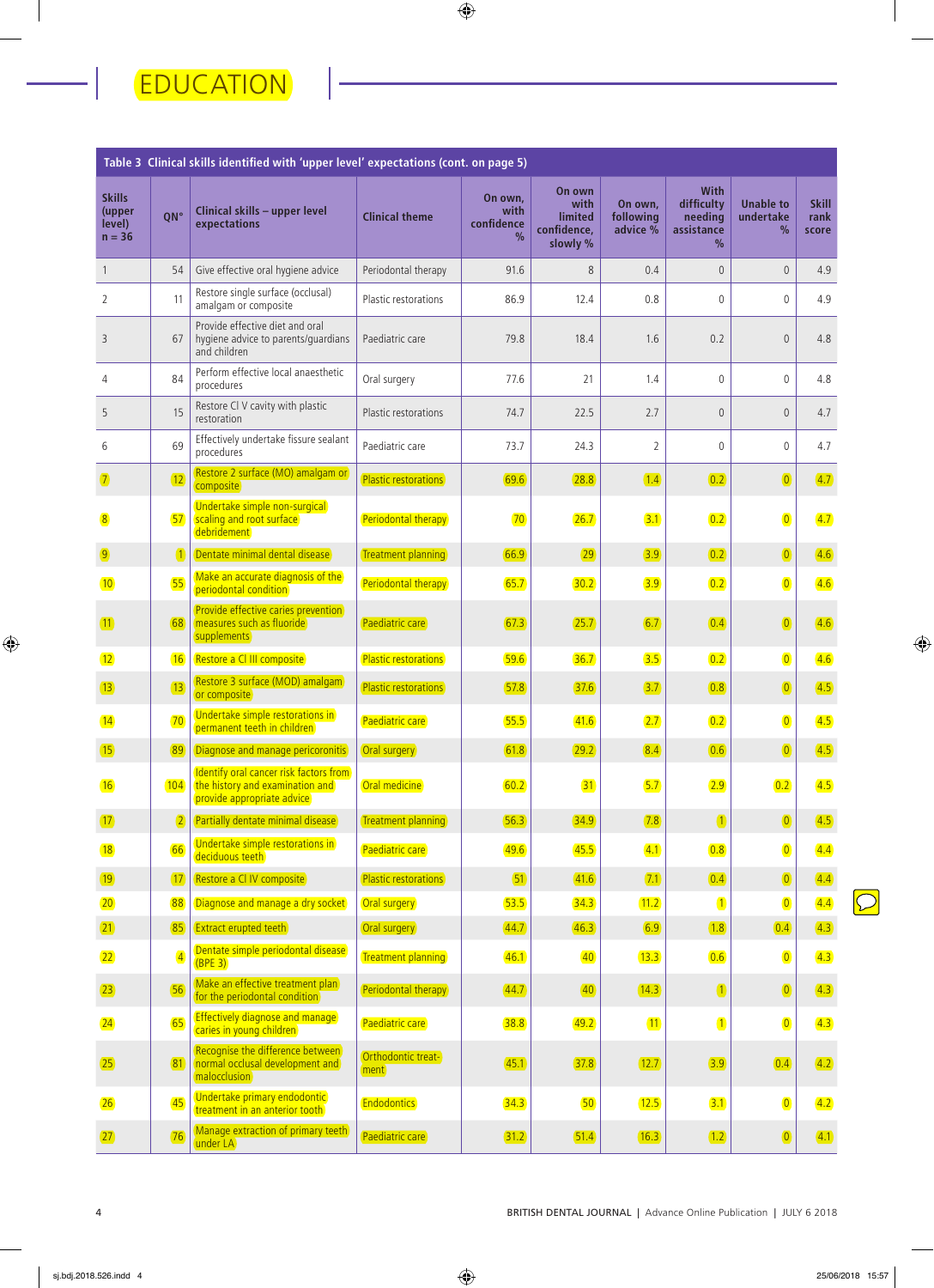|                                               | Table 3 Clinical skills identified with 'upper level' expectations (cont. from page 4) |                                                                                    |                                             |                                                |                                                      |                                  |                                                            |                                                |                               |  |  |
|-----------------------------------------------|----------------------------------------------------------------------------------------|------------------------------------------------------------------------------------|---------------------------------------------|------------------------------------------------|------------------------------------------------------|----------------------------------|------------------------------------------------------------|------------------------------------------------|-------------------------------|--|--|
| <b>Skills</b><br>(Upper<br>level)<br>$n = 36$ | <b>QN°</b>                                                                             | Clinical skills - upper level<br>expectations                                      | <b>Clinical theme</b>                       | On own.<br>with<br>confidence<br>$\frac{0}{0}$ | On own<br>with<br>limited<br>confidence,<br>slowly % | On own,<br>following<br>advice % | <b>With</b><br>difficulty<br>needina<br>assistance<br>$\%$ | <b>Unable to</b><br>undertake<br>$\frac{0}{0}$ | <b>Skill</b><br>rank<br>score |  |  |
| 28                                            | 38                                                                                     | Addition of teeth to an existing<br>partial denture                                | Removable prostho-<br>dontic restorations   | 36.3)                                          | (39.4)                                               | (21.6)                           | $\overline{2.4}$                                           | (0.4)                                          | $\left(4.1\right)$            |  |  |
| 29                                            | 44                                                                                     | <b>Effectively manage acute periapical</b><br>abscess                              | <b>Endodontics</b>                          | 31.8                                           | 47.3                                                 | 17.5                             | 3.3                                                        | 0.2                                            | 4.1                           |  |  |
| 30 <sup>°</sup>                               | 34                                                                                     | <b>Acrylic partial denture</b>                                                     | Removable prostho-<br>dontic restorations   | 30.2                                           | 49                                                   | (18.2)                           | $\overline{2.4}$                                           | $\overline{0.2}$                               | 4.1                           |  |  |
| 31                                            | 43                                                                                     | Effectively manage a vital pulp<br>exposure                                        | <b>Endodontics</b>                          | 31.8                                           | 44.7                                                 | 20.4                             | 3.1                                                        | $\overline{0}$                                 | 4.1                           |  |  |
| 32 <sup>°</sup>                               | 36                                                                                     | Repair to an existing complete/<br>partial denture                                 | Removable prostho-<br>dontic restorations   | 34.9                                           | 35.5                                                 | 27.1                             | (1.6)                                                      | $\overline{\mathbf{1}}$                        |                               |  |  |
| 33 <sup>°</sup>                               | 46                                                                                     | Undertake primary endodontic<br>treatment in premolar tooth                        | <b>Endodontics</b>                          | 26.5                                           | 53.3                                                 | 14.1                             | 6.1                                                        | $\overline{0}$                                 | $\overline{4}$                |  |  |
| 34                                            | 64                                                                                     | <b>Effectively manage the behaviour of</b><br>young children                       | Paediatric care                             | (20.4)                                         | 62                                                   | (14.1)                           | 3.5                                                        | $\overline{0}$                                 |                               |  |  |
| 35                                            | 80                                                                                     | Appropriately refer a patient for<br>orthodontic treatment at the correct<br>age   | Orthodontic treat-<br>ment                  | 31                                             | 40.4                                                 | 24.7                             | 3.5                                                        | 0.4                                            | $\mathbf{A}$                  |  |  |
| 36                                            | (41)                                                                                   | Communicate effectively with the<br>laboratory through written and<br>verbal means | Removable prostho-<br>dontic restorations** | 28.6                                           | 43.1                                                 | 23.9                             | 3.9                                                        | $\overline{0.4}$                               |                               |  |  |

⊕

an FD would need at least some advice whilst almost 25% expected they would need at least to assist an FD when undertaking a post retained crown or and ceramic veneer. Most retreatment endodontic procedures and bridgework were at the lower end of the 'mid-level' expectations.

#### **Discussion**

⊕

The main aim of this paper was to investigate the expectations ESs have of a new graduate embarking on DF training. This would appear to be an important consideration, but apart from subjective opinion and a few publications, little has been reported.3,5,6,11,12 However, these expectations need to be set in the context of the GDC, who have a quality assurance role in undergraduate education and so have oversight of the education provision at all UK dental schools. The GDC's Preparing for practice document, introduced in 2010 and updated in 2012/15, outlines the learning outcomes that are expected of a new registrant.<sup>1</sup> Outcomes are listed under four key areas; clinical, communication, professionalism and management and leadership. The ESs' expectations and experience relating to the other three domains has been reported elsewhere by Gilmour et al.<sup>8</sup> In addition the GDC has published the updated 'Standards for Education' document which sets out what is expected of a new graduate

and university education providers, in the undergraduate training of a dentist.<sup>2</sup> Further guidance to university education providers is outlined in the 'Profile and Competences for the graduating European Dentist' (Association of Dental Education in Europe) where a detailed list of competences (as opposed to learning outcomes) have been developed to help guide and unify the skills that new graduates should possess on completion of a European undergraduate dental degree.<sup>13</sup>

In this discussion we have considered ESs' expectations in the context of the GDC guidance and highlight where there could be some disparity, as well as highlighting where ESs' expectations may be difficult for dental schools to achieve.

This study investigated the expectations of ESs and the ranking of skills allows us to have insight into their priorities in relation to clinical skills taught. By documenting the perspectives of ESs, this study provides a valuable contribution to the debate about expected standards of practice of the new dental graduates. However, although the response rate of this study was reasonable compared to similar surveys of ESs, it must be acknowledged that the findings are only representative of just over half of the ESs who were trainers at the time of the study. Furthermore there was a large variation in response rate across training areas, with some as low at 29% and others as high as 96%. As previously mentioned when considering the data trisection and categorisation of skills into upper, mid and low-level skills it must be acknowledged that there was no clear demarcation between the groups and that these definitions are open to interpretation. Lastly, when asking ESs about their expectations we must consider if this is the expectation based on previous experience of new graduates or what they hoped and expected to see.

The descriptors for the expectations were designed with the ES in mind, specifically how they would interact with the new graduate in the practice setting and based around independence. High expectations ('upper-level' skill rank score) suggest that ESs view this as a core or essential skill that an FD should manage independently and there were no surprises in this. The clinical skills attracting 'mid-level' expectations are perhaps more ambiguous. There was not a clear cut-off point which distinguished these from the 'core' and there were some surprises here. For example, 30% of ESs felt that a new graduate would require assistance or advice for a patient who required a complete denture and 40% felt the same about crown construction.

Many of the skills attracting 'upper-level' expectations, as rated by ESs, are clearly fundamental skills required of an FD, skills that could be expected to be undertaken without advice or assistance, albeit slowly. Along with

sj.bdj.2018.526.indd 5 25/06/2018 15:57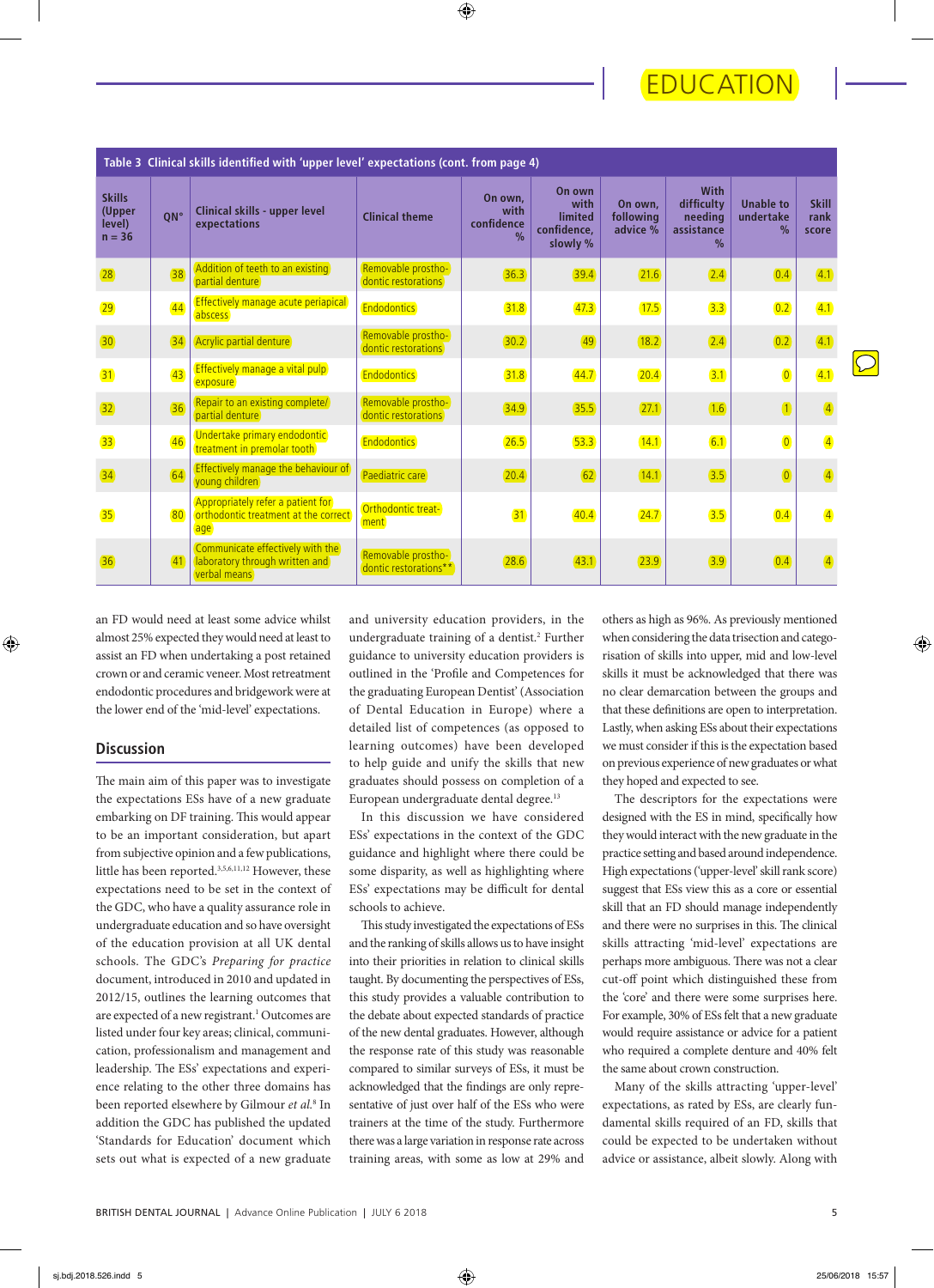$\overline{\phantom{a}}$ 

 $\overline{\phantom{a}}$ 

 $\bigoplus$ 

L,

| Table 4 Clinical skills identified with 'mid-level' expectations (cont. on page 7) |                 |                                                                                                                                                  |                                             |                                                |                                                      |                                  |                                                     |                                       |                               |
|------------------------------------------------------------------------------------|-----------------|--------------------------------------------------------------------------------------------------------------------------------------------------|---------------------------------------------|------------------------------------------------|------------------------------------------------------|----------------------------------|-----------------------------------------------------|---------------------------------------|-------------------------------|
| <b>Skills</b><br>(Mid-<br>Level)<br>$n = 52$                                       | QN°             | <b>Clinical skills - mid-level</b><br>expectations                                                                                               | <b>Clinical theme</b>                       | On own,<br>with<br>confidence<br>$\frac{0}{0}$ | On own<br>with<br>limited<br>confidence.<br>slowly % | On own,<br>following<br>advice % | With<br>difficulty<br>needing<br>assistance<br>$\%$ | <b>Unable to</b><br>undertake<br>$\%$ | <b>Skill</b><br>rank<br>score |
| 37                                                                                 | 77              | Manage extraction of permanent teeth in<br>a child under LA                                                                                      | Paediatric care                             | 23.5                                           | 51.2                                                 | 20.4                             | 4.9                                                 | $\overline{0}$                        | 3.9                           |
| 38                                                                                 | 87              | Manage and prevent the common<br>peri-operative and post-operative<br>complications of extraction and minor oral<br>surgery - know when to refer | Oral surgery                                | 30.8                                           | 35.9                                                 | 28                               | 5.3                                                 | 0                                     | 3.9                           |
| 39                                                                                 | $\overline{3}$  | Edentulous wearing old complete<br>dentures                                                                                                      | Treatment planning                          | 27.3                                           | 44.3                                                 | 21.8                             | 6.1                                                 | 0.6                                   | 3.9                           |
| 40                                                                                 | 102             | Prescribe a symptomatic treatment for<br>recurrent aphthous ulcers                                                                               | Oral medicine                               | 29.4                                           | 36.7                                                 | 27.5                             | 5.9                                                 | 0.6                                   | 3.9                           |
| 41                                                                                 | 79              | Explain to patient & parent the role of<br>IOTN in the provision of orthodontic care                                                             | Orthodontic treatment                       | 24.7                                           | 42.9                                                 | 23.7                             | 8                                                   | 0.6                                   | 3.8                           |
| 42                                                                                 | 90 <sub>1</sub> | Recognise the need for surgical extraction                                                                                                       | Oral surgery                                | 26.7                                           | 35.7                                                 | 31.4                             | 6.3                                                 | $\mathbf 0$                           | 3.8                           |
| 43                                                                                 | 58              | Accurately prescribe topical or systemic<br>antibiotics for periodontal diseases                                                                 | Periodontal therapy                         | 0.4                                            | (1.4)                                                | 4.5                              | 35.1                                                | 58.6                                  | 3.8                           |
| 44                                                                                 | 103             | Prescribe an adequate treatment for<br>halitosis                                                                                                 | Oral medicine                               | 25.5                                           | 39.6                                                 | 26.7                             | 7.3                                                 | $\overline{\mathbf{1}}$               | 3.8                           |
| $\overline{45}$                                                                    | $\overline{37}$ | Reline to an existing complete denture                                                                                                           | Removable prosthodon-<br>tic restorations   | 22.4                                           | 40.4                                                 | 32.4                             | 4.5                                                 | 0.4                                   | 3.8                           |
| 46                                                                                 | <b>100</b>      | Prescribe an adequate treatment for oral<br>candidiasis                                                                                          | Oral medicine                               | 24.3                                           | 37.6                                                 | 30.4                             | 7.5                                                 | 0.2                                   | 3.8                           |
| 47                                                                                 |                 | 40 Modify the tooth position on a wax try-in                                                                                                     | Removable prosthodon-<br>tic restorations** | $\sqrt{21}$                                    | 46.5                                                 | 22.5                             | 9.6                                                 | 0.4                                   | 3.8                           |
| 48                                                                                 | 86              | Remove simple erupted roots with<br>forceps/elevators including tooth/root<br>sectioning to facilitate roots elevation                           | Oral surgery                                | 27.3                                           | 36.5                                                 | 22.7                             | 13.1                                                | 0.4                                   | 3.8                           |
| 49                                                                                 | 32 <sup>2</sup> | Complete denture                                                                                                                                 | Removable prosthodon-<br>tic restorations   | (15.7)                                         | 54.3                                                 | (19.8)                           | $\boxed{10}$                                        | 0.2                                   | 3.8                           |
| 50                                                                                 | 72              | Understand the quidelines for referral for<br>extraction of teeth under GA                                                                       | Paediatric care                             | 27.1                                           | 25.9                                                 | 39.8                             | 6.9                                                 | 0.4                                   | 3.7                           |
| 51                                                                                 |                 | 39 Effectively design a partial denture                                                                                                          | Removable prosthodon-<br>tic restorations** | 17.5                                           | 43.3                                                 | 30.8                             | 8.2                                                 | 0.2                                   | 3.7                           |
| 52                                                                                 |                 | Dentate several large carious lesions<br>simple periodontal disease (BPE 2-3)                                                                    | <b>Treatment planning</b>                   | 15.7                                           | 42                                                   | 35.7                             | 6.5                                                 | 0.2                                   | 3.7                           |
| 53                                                                                 | 14              | Restore large broken down tooth                                                                                                                  | <b>Plastic restorations</b>                 | (13.5)                                         | 44.5                                                 | 35.7                             | 6.3                                                 | $\boxed{0}$                           | $\overline{3.7}$              |
| 54                                                                                 | 21              | Metal ceramic/ceramic crown on a<br>premolar tooth                                                                                               | <b>Fixed prosthodontics</b>                 | 14.1                                           | 44.7                                                 | 32.5                             | 8.4                                                 | 0.2                                   | 3.6                           |
| 55                                                                                 | 19              | Anterior metal ceramic/ceramic crown                                                                                                             | <b>Fixed prosthodontics</b>                 | (14.5)                                         | 43.3                                                 | $32.9$                           | $\boxed{8.8}$                                       | $\overline{0.4}$                      | 3.6                           |
| 56                                                                                 | 75              | Undertake root canal treatments on<br>permanent teeth when appropriate                                                                           | Paediatric care                             | 15.9                                           | 41.8                                                 | 31.4                             | $ 10\rangle$                                        | $\overline{\mathbf{1}}$               | 3.6                           |
| 57 <sub>o</sub>                                                                    | $\sqrt{82}$     | Judge the severity of a malocclusion and<br>explain to patient & parent the likely<br>treatment requirement                                      | Orthodontic treatment                       | (20.6)                                         | 35.9                                                 | 28.2                             | (12.9)                                              | 2.4                                   | 3.6                           |
| 58                                                                                 | 83              | Prescribe fit and adjust a removable<br>appliance for space maintenance or<br>simple tooth tipping                                               | Orthodontic treatment                       | 3.5                                            | 12.7                                                 | 28                               | 31                                                  | 24.7                                  | 3.6                           |
| 59                                                                                 | 42              | <b>Effectively quality control laboratory work</b><br>in relation to removable prosthodontics)                                                   | Removable prosthodon-<br>tic restorations** | (16.5)                                         | $39.2$                                               | $31.6$                           | (12)                                                | $\boxed{0.8}$                         | 3.6                           |
| 60                                                                                 | 78              | Accurately assess the orthodontic<br>treatment need (IOTN)                                                                                       | Orthodontic treatment                       | 19                                             | 39.8                                                 | 25.1                             | 12.9                                                | 3.1                                   | 3.6                           |
| 61                                                                                 | 101             | Manage primary and secondary Herpes<br>Simplex lesions appearing on intraoral<br><b>tissues</b>                                                  | Oral medicine                               | 18.8                                           | 35.5                                                 | 32.4                             | (12.2)                                              | (1.2)                                 | 3.6                           |
| 62                                                                                 | 5               | Dentate minimal caries complex<br>periodontal disease (BPE 4)                                                                                    | <b>Treatment planning</b>                   | 12.2                                           | 40 <sup>°</sup>                                      | 39.6                             | 8.2                                                 | $\overline{0}$                        | 3.6                           |

 $\bigoplus$ 

6 BRITISH DENTAL JOURNAL | Advance Online Publication | JULY 6 2018

 $\boxed{\bigcirc}$ 

 $\bigoplus$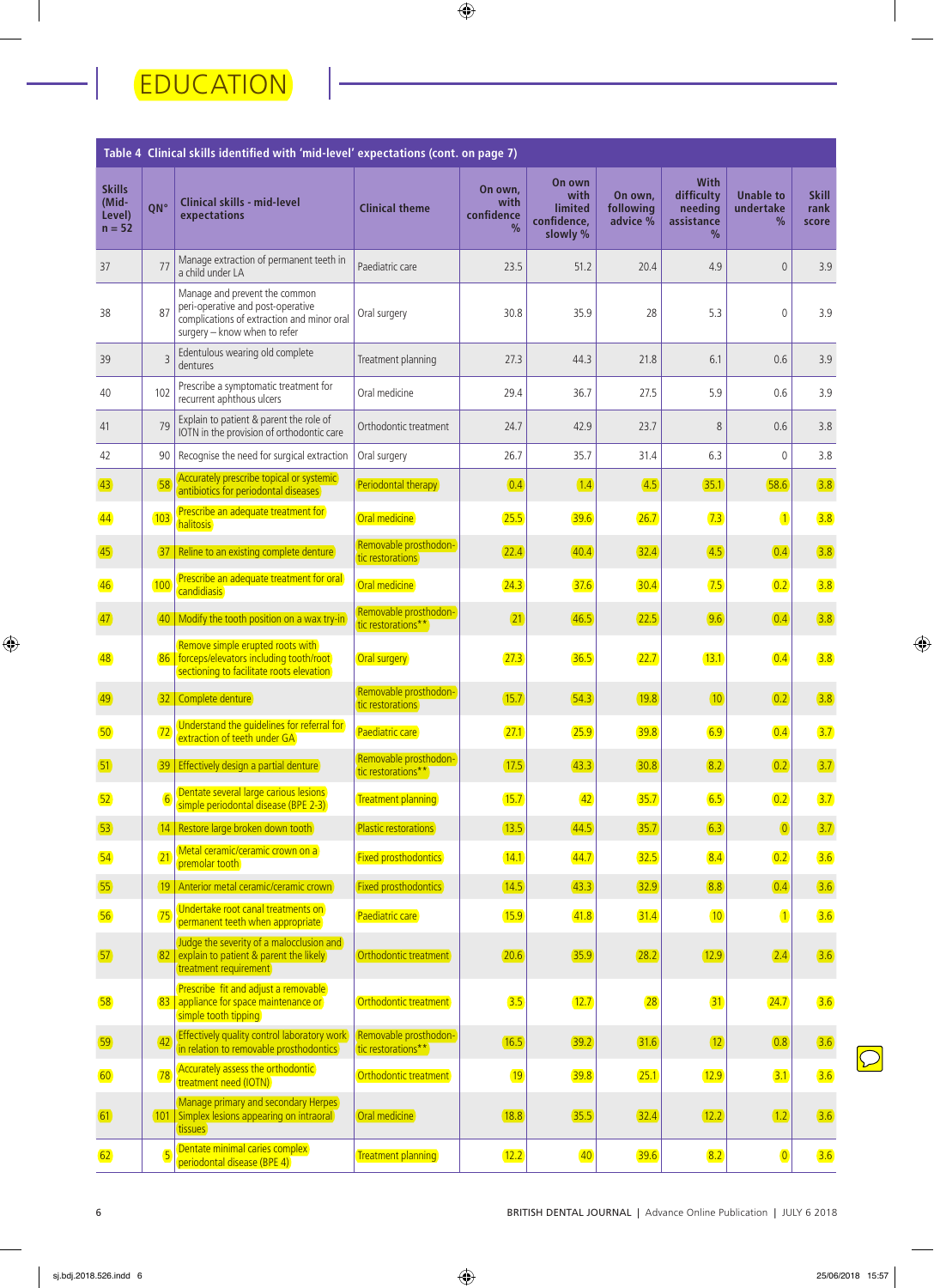$\mathbb{I}$ 

 $\overline{\phantom{0}}$ 

 $\bigoplus$ 

|                                              |                | Table 4 Clinical skills identified with 'mid-level' expectations (cont. from page 6)                                                                                                                                            |                                           |                                                |                                                      |                                  |                                                     |                                       |                               |
|----------------------------------------------|----------------|---------------------------------------------------------------------------------------------------------------------------------------------------------------------------------------------------------------------------------|-------------------------------------------|------------------------------------------------|------------------------------------------------------|----------------------------------|-----------------------------------------------------|---------------------------------------|-------------------------------|
| <b>Skills</b><br>(Mid-<br>Level)<br>$n = 52$ | QN°            | Clinical skills - mid-level<br>expectations                                                                                                                                                                                     | <b>Clinical theme</b>                     | On own,<br>with<br>confidence<br>$\frac{9}{6}$ | On own<br>with<br>limited<br>confidence,<br>slowly % | On own,<br>following<br>advice % | With<br>difficulty<br>needing<br>assistance<br>$\%$ | <b>Unable to</b><br>undertake<br>$\%$ | <b>Skill</b><br>rank<br>score |
| 63                                           | 22             | Metal ceramic/ceramic crown on a molar<br>tooth                                                                                                                                                                                 | Fixed prosthodontics                      | 12.9                                           | 42.2                                                 | 31.8                             | 12.7                                                | 0.4                                   | 3.5                           |
| 64                                           | 92             | Perform wound closure by suturing using<br>appropriate suture materials                                                                                                                                                         | Oral surgery                              | 16.3                                           | 40.2                                                 | 25.3                             | 17.5                                                | 0.8                                   | 3.5                           |
| 65                                           | 47             | Undertake primary endodontic treatment<br>in molar tooth                                                                                                                                                                        | Endodontics                               | 12                                             | 46.7                                                 | 24.3                             | 16.3                                                | 0.8                                   | 3.5                           |
| 66                                           | 74             | Undertake pulp treatments on deciduous<br>teeth                                                                                                                                                                                 | Paediatric care                           | 10.6                                           | 36.5                                                 | 38.2                             | 13.3                                                | 1.4                                   | 3.4                           |
| 67                                           | 25             | Resin retained bridge (Maryland)                                                                                                                                                                                                | Fixed prosthodontics                      | 10.2                                           | 30.8                                                 | 46.3                             | 12.2                                                | 0.6                                   | 3.4                           |
| 68                                           | 35             | Chrome partial denture                                                                                                                                                                                                          | Removable prosthodon-<br>tic restorations | 9.4                                            | 33.1                                                 | 43.1                             | 13.9                                                | 0.4                                   | 3.4                           |
| 69                                           | 71             | Effectively manage traumatised anterior<br>teeth                                                                                                                                                                                | Paediatric care                           | 10.2                                           | 30.4                                                 | 46.3                             | 12.7                                                | 0.4                                   | 3.4                           |
| 70                                           | 33             | Copy denture (complete denture)                                                                                                                                                                                                 | Removable prosthodon-<br>tic restorations | 10.2                                           | 33.7                                                 | 39.2                             | 14.7                                                | 2.2                                   | 3.4                           |
| 71                                           | 99             | Detect difference between oral<br>leukoplasia and a candidiasis infection                                                                                                                                                       | Oral medicine                             | 11.8                                           | 33.7                                                 | 32.5                             | 20.6                                                | 1.4                                   | 3.3                           |
| 72                                           | 98             | Identify both premalignant and malignant<br>oral lesions and order a biopsy                                                                                                                                                     | Oral medicine                             | 15.5                                           | 28                                                   | 30.8                             | 22.2                                                | 3.5                                   | 3.3                           |
| 73                                           |                | Dentate simple large carious lesions<br>complex periodontal disease (BPE 3-4)                                                                                                                                                   | Treatment planning                        | 4.7                                            | 33.3                                                 | 45.5                             | 16.1                                                | 0.4                                   | 3.3                           |
| 74                                           | 91             | Assess surgical management for a failed<br>extraction or for elective root removal or<br>for lower third molar removal                                                                                                          | Oral surgery                              | 11.8                                           | 24.5                                                 | 39                               | 20.6                                                | 4.1                                   | 3.2                           |
| 75                                           | 20             | Post retained anterior metal ceramic/<br>ceramic crown                                                                                                                                                                          | Fixed prosthodontics                      | 6.5                                            | 29.4                                                 | 39.6                             | 22.4                                                | 2.2                                   | 3.2                           |
| 76                                           | 73             | Appropriately prescribe and provide<br>stainless steel crowns on deciduous teeth                                                                                                                                                | Paediatric care                           | 9.6                                            | 26.3                                                 | 39                               | 19.6                                                | 5.5                                   | 3.1                           |
| 77                                           | 26             | 2 unit cantilever metal ceramic bridge                                                                                                                                                                                          | Fixed prosthodontics                      | 6.1                                            | 23.9                                                 | 48.2                             | 20.6                                                | 1.2                                   | 3.1                           |
| 78                                           | 18             | Anterior ceramic veneer                                                                                                                                                                                                         | Fixed prosthodontics                      | 5.3                                            | 26.1                                                 | 44.7                             | 21.6                                                | 2.4                                   | 3.1                           |
| 79                                           | $\mathsf{R}$   | Dentate heavily restored dentition -<br>failing. Simple periodontal disease                                                                                                                                                     | Treatment planning                        | 5.9                                            | 21.2                                                 | 43.7                             | 28.2                                                | 1                                     | 3                             |
| 80                                           | 23             | Gold inlay/onlay                                                                                                                                                                                                                | Fixed prosthodontics                      | 5.1                                            | 24.7                                                 | 40                               | 26.1                                                | 4.1                                   | 3                             |
| 81                                           | 31             | An assessment of the quality of technical<br>work and provide effective feedback to<br>the laboratory                                                                                                                           | Fixed prosthodontics                      | 7.3                                            | 20.8                                                 | 39.6                             | 28.4                                                | 3.9                                   | 3                             |
| 82                                           | 95             | Manage non-airway threatening acute<br>infection presenting intra-orally<br>eq, incision/drainage of an isolated<br>fluctuant swelling and appropriate<br>conservative or non-conservative<br>management of the offending tooth | Oral surgery                              | 11.8                                           | 18.4                                                 | 31.8                             | 27.6                                                | 10.4                                  | 2.9                           |
| 83                                           | 93             | Undertake surgical removal of simple<br>roots with mucoperiosteal flap and bone<br>removal                                                                                                                                      | Oral surgery                              | 5.9                                            | 22.2                                                 | 29.2                             | 37.8                                                | 4.9                                   | 2.9                           |
| 84                                           | 10             | Partially dentate - older significant<br>generalised toothwear moderate<br>periodontal disease                                                                                                                                  | Treatment planning                        | 2.7                                            | 18                                                   | 38.6                             | 35.9                                                | 4.7                                   | 2.8                           |
| 85                                           | 24             | Aesthetic inlay/onlay (ceramic or<br>composite)                                                                                                                                                                                 | Fixed prosthodontics                      | 3.1                                            | 16.3                                                 | 42.2                             | 31.8                                                | 6.7                                   | 2.8                           |
| 86                                           | 48             | Re-treat a root canal treated anterior<br>tooth                                                                                                                                                                                 | Endodontics                               | 3.5                                            | 15.9                                                 | 38.8                             | 35.3                                                | 6.5                                   | 2.7                           |
| 87                                           | $\overline{Q}$ | Dentate young - significant anterior<br>toothwear                                                                                                                                                                               | Treatment planning                        | 2.9                                            | 16.3                                                 | 38.2                             | 37.3                                                | 5.3                                   | 2.7                           |
| 88                                           | 27             | 3 unit fixed-fixed metal ceramic bridge                                                                                                                                                                                         | Fixed prosthodontics                      | 2.4                                            | 17.1                                                 | 40                               | 33.7                                                | 6.9                                   | 2.7                           |

 $\bigoplus$ 

BRITISH DENTAL JOURNAL | Advance Online Publication | JULY 6 2018 7

 $\frac{1}{2}$ 

 $\bigoplus$